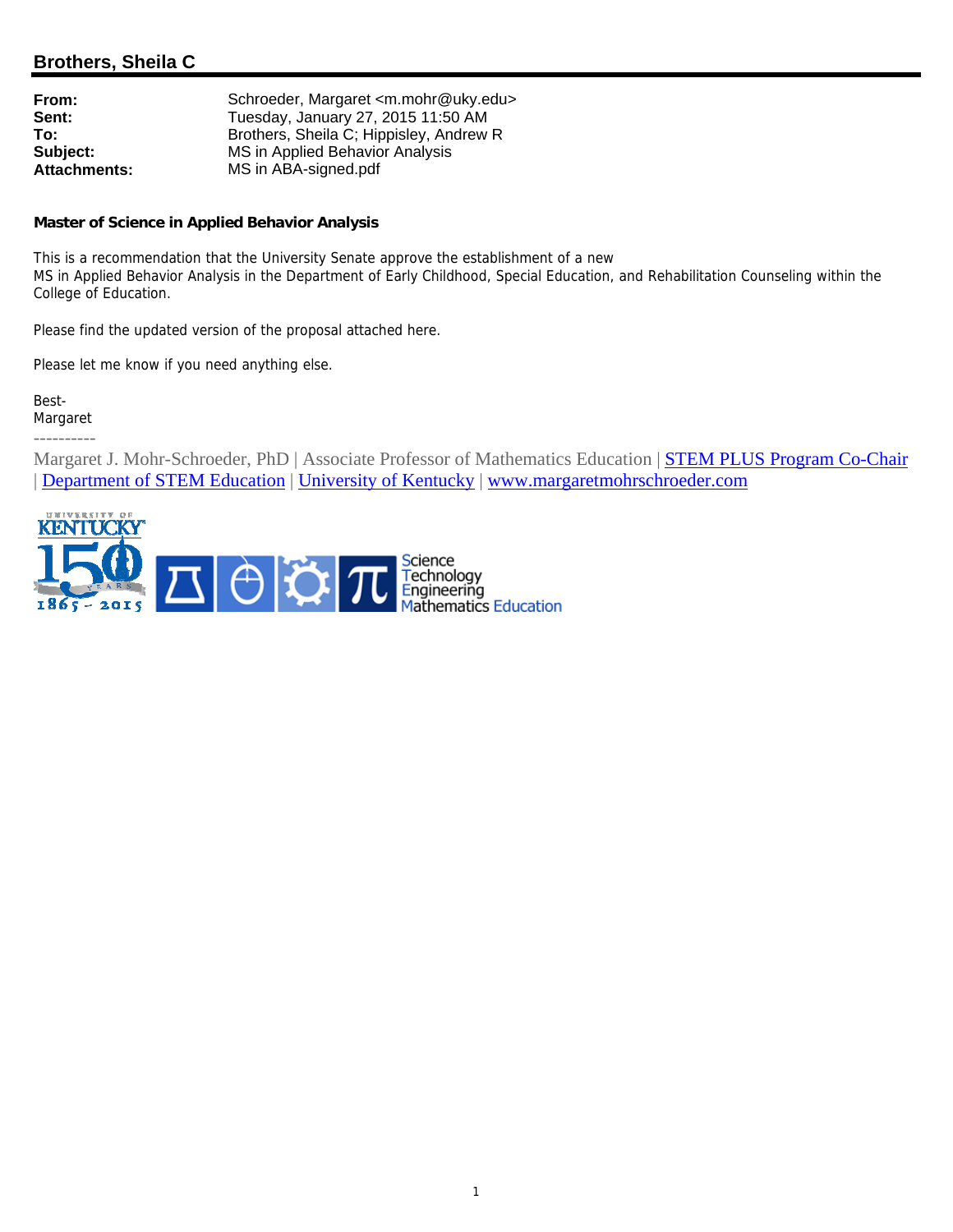## **NEW MASTERS DEGREE PROGRAM FORM (Attach completed "Application to Classify Proposed Program"1 )**

## **GENERAL INFORMATION**

| College:                                                                                                              | Education |                                                                                   |         | Department:   |                                         |                   |                                 | Early Childhood, Special Education, and |
|-----------------------------------------------------------------------------------------------------------------------|-----------|-----------------------------------------------------------------------------------|---------|---------------|-----------------------------------------|-------------------|---------------------------------|-----------------------------------------|
|                                                                                                                       |           |                                                                                   |         |               |                                         |                   | <b>Rehabiliation Counseling</b> |                                         |
|                                                                                                                       |           |                                                                                   |         |               |                                         |                   |                                 |                                         |
| Major Name:                                                                                                           |           | <b>Applied Behavior Analysis</b>                                                  |         | Degree Title: |                                         | Master of Science |                                 |                                         |
|                                                                                                                       |           |                                                                                   |         |               |                                         |                   |                                 |                                         |
| Formal Option(s):                                                                                                     |           | N/A                                                                               |         |               | Specialty Fields w/in<br>Formal Option: |                   | N/A                             |                                         |
|                                                                                                                       |           |                                                                                   |         |               |                                         |                   |                                 |                                         |
|                                                                                                                       |           | Date of Contact with Associate Provost for Academic Administration <sup>1</sup> : |         |               |                                         | 8/16/13           |                                 |                                         |
|                                                                                                                       |           |                                                                                   |         |               |                                         |                   |                                 |                                         |
| CIP Code <sup>1</sup> :<br>Bulletin (yr & pgs):                                                                       |           |                                                                                   | 42.2814 |               |                                         | Today's Date:     | 3/25/2014                       |                                         |
|                                                                                                                       |           |                                                                                   |         |               |                                         |                   |                                 |                                         |
| Accrediting Agency (if applicable):                                                                                   |           |                                                                                   |         |               |                                         |                   |                                 |                                         |
|                                                                                                                       |           |                                                                                   |         |               |                                         |                   |                                 |                                         |
| Specific Date <sup>2</sup> :<br>Semester following approval.<br>Requested Effective Date:<br>$\boxtimes$<br><b>OR</b> |           |                                                                                   |         |               |                                         |                   |                                 |                                         |
|                                                                                                                       |           |                                                                                   |         |               |                                         |                   |                                 |                                         |
| Dept. Contact Person:                                                                                                 |           | R. Allan Allday                                                                   |         | Phone:        | 257-0722                                |                   | Email:                          | allan.allday@uky.edu                    |

## **CHANGE(S) IN PROGRAM REQUIREMENTS**

| 1. | Number of transfer credits allowed                                                   | 9                                                                                                                                                                                                                                                                                                                                                                                                                        |  |  |  |  |  |
|----|--------------------------------------------------------------------------------------|--------------------------------------------------------------------------------------------------------------------------------------------------------------------------------------------------------------------------------------------------------------------------------------------------------------------------------------------------------------------------------------------------------------------------|--|--|--|--|--|
|    | (Maximum is Graduate School limit of 9 hours or 25% of course work)                  |                                                                                                                                                                                                                                                                                                                                                                                                                          |  |  |  |  |  |
|    |                                                                                      |                                                                                                                                                                                                                                                                                                                                                                                                                          |  |  |  |  |  |
| 2. | Residence requirement (if applicable)                                                | N <sub>0</sub>                                                                                                                                                                                                                                                                                                                                                                                                           |  |  |  |  |  |
|    |                                                                                      |                                                                                                                                                                                                                                                                                                                                                                                                                          |  |  |  |  |  |
| 3. | Language(s) and/or skill(s) required                                                 | N/A                                                                                                                                                                                                                                                                                                                                                                                                                      |  |  |  |  |  |
| 4. | <b>Termination criteria</b>                                                          | Student must maintain a 3.0 GPA; if a student earns a second<br>grade of C or lower, student may be dismissed from program.                                                                                                                                                                                                                                                                                              |  |  |  |  |  |
| 5. | Plan A Degree Plan requirements <sup>3</sup> (thesis)                                | This is a Plan A degree; exit requirement will be a thesis.                                                                                                                                                                                                                                                                                                                                                              |  |  |  |  |  |
| 6. | Plan B Degree Plan requirements <sup>3</sup> (non-thesis)                            |                                                                                                                                                                                                                                                                                                                                                                                                                          |  |  |  |  |  |
|    |                                                                                      |                                                                                                                                                                                                                                                                                                                                                                                                                          |  |  |  |  |  |
| 7. | Distribution of course levels required                                               |                                                                                                                                                                                                                                                                                                                                                                                                                          |  |  |  |  |  |
|    | (At least one-half must be at 600+ level & two-thirds must be in organized courses.) |                                                                                                                                                                                                                                                                                                                                                                                                                          |  |  |  |  |  |
|    |                                                                                      |                                                                                                                                                                                                                                                                                                                                                                                                                          |  |  |  |  |  |
| 8. | Required courses (if applicable)                                                     | EDS 601, EDS 603, EDS 612, EDS 614, EDS 615, EDS 616,<br>EDS 630, EDS 633, EDS 660, EDS 661, EDS 662, EDS<br>663, EDS 748                                                                                                                                                                                                                                                                                                |  |  |  |  |  |
| 9. | Required distribution of courses within                                              | Students are required to take 18 credit hours (five 3-hour courses:                                                                                                                                                                                                                                                                                                                                                      |  |  |  |  |  |
|    | program (if applicable)                                                              | 601, 603, 612, 630, 633; three 1-hour courses 614, 615, 616), that<br>will qualify them to sit for the examination to become a Board<br>Certified Behavior Analyst. These courses prepare students with<br>the practical (601, 603, 630), research (633), ethical (614, 615,<br>616) and applied skills (612) experiences to complete the work of<br>a behavior analyst. Students will also be required to take 12 hours |  |  |  |  |  |

<sup>1</sup> Prior to filling out this form, you MUST contact the Associate Provost for Academic Administration (APAA). If you do not know the CIP code, the APAA can provide you with that during the contact.<br><sup>2</sup> Programs are typically made effective for the semester following approval. No changes will be made effective until all approvals are received.

<sup>&</sup>lt;sup>3</sup> If there is only one plan for the degree, plans involving a thesis (or the equivalent in studio work, etc.) should be discussed under Plan A and those not involving a thesis should be discussed under Plan B.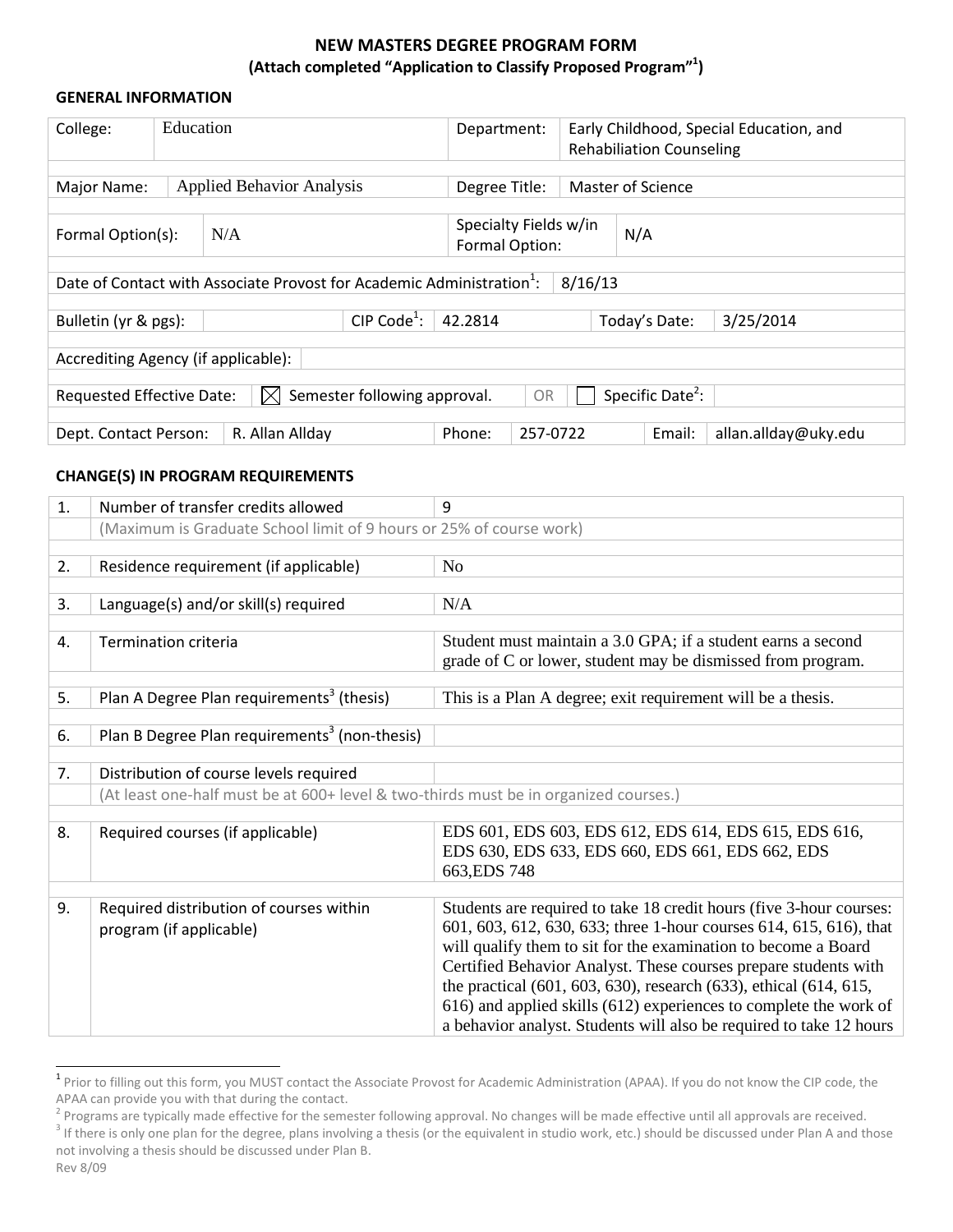## **NEW MASTERS DEGREE PROGRAM FORM**

|     |                                                                                                                                                                                                                                                                                                                                                                                                                                | of credit toward a Graduate Certificate in Autism Spectrum<br>Disorders (660, 661, 662, 663). Because many behavior analysts<br>work with children with Autism Spectrum Disorders, the course<br>sequence for the graduate certificate will provide a deeper<br>understanding of Autism. Students will take 3-credits of Master's<br>Thesis and have 3-credits of an elective (RC 520 or IEC 710).<br>The electives were selected because behavior analysts have to<br>work with other agencies. Rehabilitation Counselors and/or Early<br>Childhood Education providers are common groups that behavior<br>analysts would have to interact. The electives would provide a<br>broad overview of these two professional fields.                                                                                                                                                                                                                                                                                                                                                                                                                            |  |  |  |
|-----|--------------------------------------------------------------------------------------------------------------------------------------------------------------------------------------------------------------------------------------------------------------------------------------------------------------------------------------------------------------------------------------------------------------------------------|-----------------------------------------------------------------------------------------------------------------------------------------------------------------------------------------------------------------------------------------------------------------------------------------------------------------------------------------------------------------------------------------------------------------------------------------------------------------------------------------------------------------------------------------------------------------------------------------------------------------------------------------------------------------------------------------------------------------------------------------------------------------------------------------------------------------------------------------------------------------------------------------------------------------------------------------------------------------------------------------------------------------------------------------------------------------------------------------------------------------------------------------------------------|--|--|--|
| 10. | Final examination requirements                                                                                                                                                                                                                                                                                                                                                                                                 | The Masters in ABA program requires successful completion of<br>33 credit hours of coursework and successful defense of a 3-<br>credit hour thesis. Candidates for the Masters in ABA will<br>complete a thesis during their final semester of the program. A<br>student must have satisfactorily completed 20 hours of<br>coursework in order to begin the thesis. A student with an<br>incomplete (I) will not be allowed to begin the thesis until the I<br>has been removed from the student's transcripts. The thesis must<br>include research that involves effects of academic or behavioral<br>intervention on behavior change. The thesis will be assessed by<br>the student's advisory committee and will be graded based on a<br>pass/fail basis, as determined by evaluation rubric. Results of<br>thesis defense will be submitted to the Graduate School by the<br>student's advisory committee chair.<br>A final examination is required of all master's students at the<br>University of Kentucky. It is the student's responsibility to ensure<br>all College and Graduate School requirements are met prior to<br>completion of thesis. |  |  |  |
|     |                                                                                                                                                                                                                                                                                                                                                                                                                                |                                                                                                                                                                                                                                                                                                                                                                                                                                                                                                                                                                                                                                                                                                                                                                                                                                                                                                                                                                                                                                                                                                                                                           |  |  |  |
| 11. | Explain whether the proposed new program (as described in numbers 1 through 10) involve courses offered by<br>another department/program. Routing Signature Log must include approval by faculty of additional<br>department(s).                                                                                                                                                                                               |                                                                                                                                                                                                                                                                                                                                                                                                                                                                                                                                                                                                                                                                                                                                                                                                                                                                                                                                                                                                                                                                                                                                                           |  |  |  |
|     | Each course offered in the new program are offered in the Department of Early Childhood, Special Education and<br>Rehabilitation Counseling (EDSRC). There are no other programs offering courses that cover the topics. In addition<br>the EDSRC is already approved by the Behavior Analyst Certification Board as an approved university to offer the<br>course sequence that leads to certification as a behavior analyst. |                                                                                                                                                                                                                                                                                                                                                                                                                                                                                                                                                                                                                                                                                                                                                                                                                                                                                                                                                                                                                                                                                                                                                           |  |  |  |
| 12. | What is the rationale for the proposed new program?                                                                                                                                                                                                                                                                                                                                                                            |                                                                                                                                                                                                                                                                                                                                                                                                                                                                                                                                                                                                                                                                                                                                                                                                                                                                                                                                                                                                                                                                                                                                                           |  |  |  |
|     |                                                                                                                                                                                                                                                                                                                                                                                                                                |                                                                                                                                                                                                                                                                                                                                                                                                                                                                                                                                                                                                                                                                                                                                                                                                                                                                                                                                                                                                                                                                                                                                                           |  |  |  |

The field of behavior analysis has grown exponentially nationwide over the past 10 years. As the number of individuals with Autism Spectrum Disorders and children with challenging behavior have increased, there has been a need for professionals uniquely trained to support them and their families. The UK EDSRC has been approved by the Behavior Analyst Certification Board as an approved university to offer the course sequence. All of the BCBA coursework is currently taught in the EDSRC department, as is each course in the new master's degree in applied behavior analysis. Perhaps the greatest rationale for the program is that it does not require any additional faculty for the program. All of the coursework is currently being taught in load by tenure-track faculty. The new program would simply combine specific coursework together to form a specialized training in dealing with children and youth with challenging behaviors, Autism Spectrum Disorders, academic needs, and other needs that affect their functioning in society and school.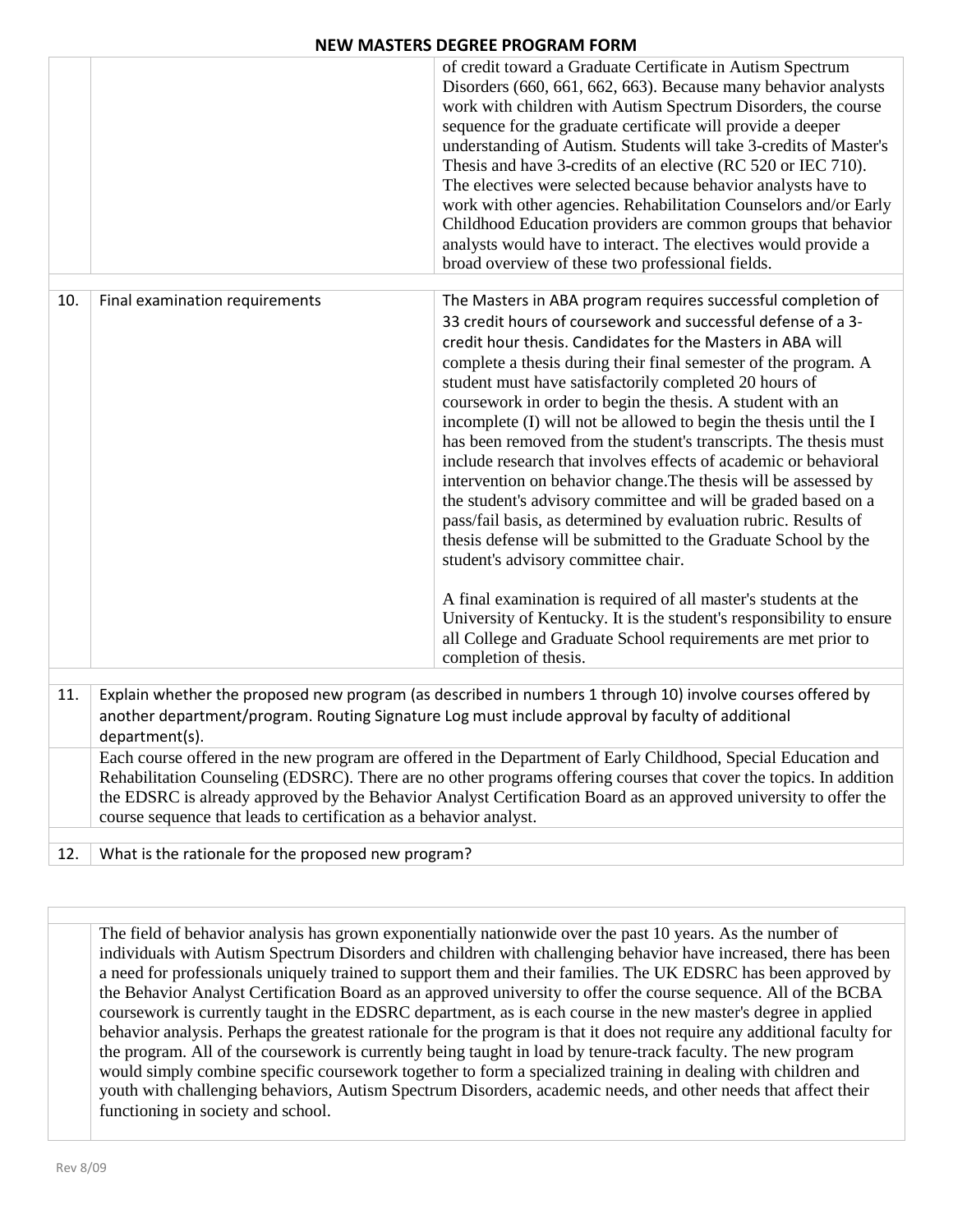## **NEW MASTERS DEGREE PROGRAM FORM**

Currently, the master's programs that offer some of the courses for the BCBA in the EDSRC require teacher certification to enter the program. This eliminates many students who are interested in becoming a BCBA. The reason for the new master's degree is to provide an opportunity for students not seeking teacher certification to be able to complete a graduate degree while completing the requirements to sit for the BCBA examination. To date, there have been approximately 20 students turned away from UK because the current EDSRC programs require teacher certification.

This program will allow for recruitment of students from a variety of undergraduate majors. In addition, it will provide a depth of understanding in applied behavior analysis, managing challenging behaviors, autism spectrum disorders, working in schools, and working with parents and caregivers. Students from this program will be marketable in a variety of private and public entities. Currently, BCBAs are highly sought after by these various entities, so the employability of candidates of this program would be high.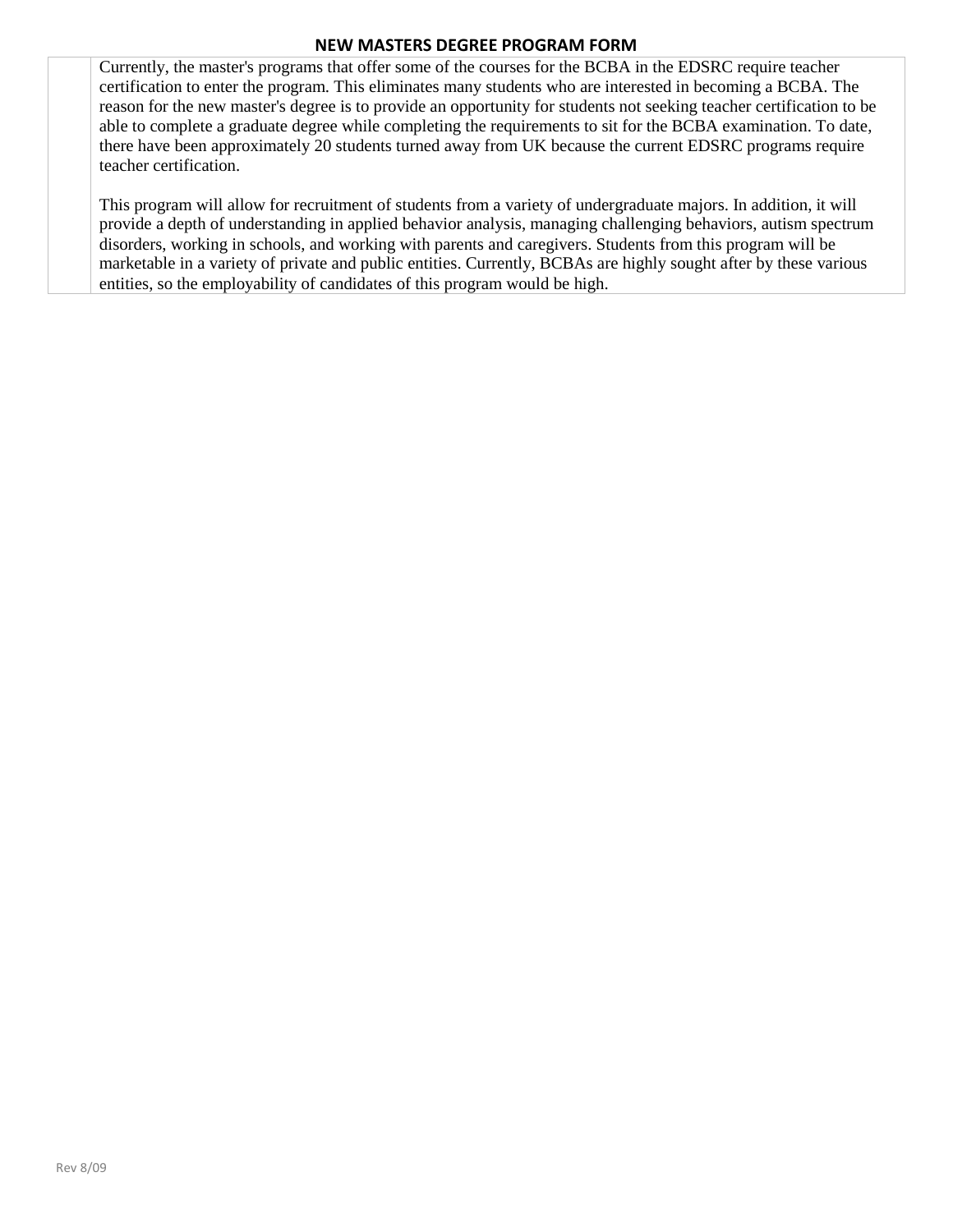## **NEW MASTERS DEGREE PROGRAM FORM**

Signature Routing Log

## **General Information:**

| Program Name:                 | Master of Science, Applied Behavior Analysis |                     |                             |
|-------------------------------|----------------------------------------------|---------------------|-----------------------------|
| Proposal Contact Person Name: | R. Allan Allday                              | Phone: 257-<br>0722 | Email: allan.allday@uky.edu |

INSTRUCTIONS:

Identify the groups or individuals reviewing the proposal; note the date of approval; offer a contact person for each entry; and obtain signature of person authorized to report approval.

## **Internal College Approvals and Course Cross-listing Approvals:**

| <b>Reviewing Group</b>                                | Date Approved | <b>Contact Person (name/phone/email)</b>          | <b>Signature</b> |
|-------------------------------------------------------|---------------|---------------------------------------------------|------------------|
| <b>EDSRC</b> Faculty                                  | 8.27.14       | Margaret Bausch / 257-8810 /<br>meb@email.uky.edu |                  |
| College of Education<br><b>Courses and Curriculum</b> | 9/23/14       | Doug Smith / 257-1824 / dcsmit1@uky.edu           |                  |
| College of Education                                  | 10/31/14      | Robert Shapiro /7-9795/rshap01@uky.edu            |                  |
|                                                       |               |                                                   |                  |
|                                                       |               |                                                   |                  |

## **External-to-College Approvals:**

| Council                             | <b>Date Approved</b> | <b>Signature</b>           | <b>Approval of</b><br>Revision <sup>4</sup> |
|-------------------------------------|----------------------|----------------------------|---------------------------------------------|
| Undergraduate Council               |                      |                            |                                             |
| Graduate Council                    | 11/18/14             | Roshan Nikou               |                                             |
| <b>Health Care Colleges Council</b> |                      |                            |                                             |
| Senate Council Approval             |                      | University Senate Approval |                                             |

## Comments:

Rev 8/09  $4$  Councils use this space to indicate approval of revisions made subsequent to that council's approval, if deemed necessary by the revising council.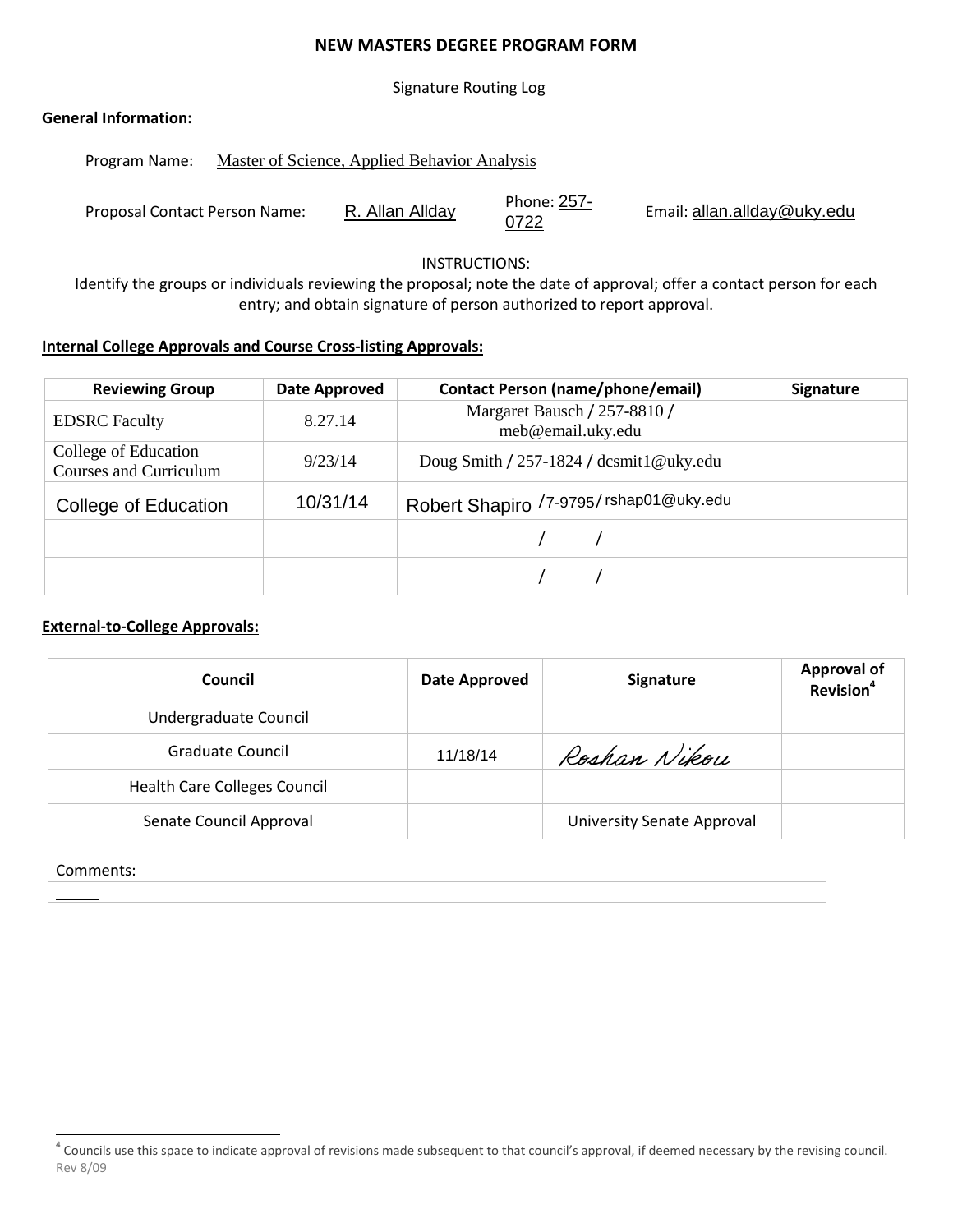**Name of Program:** Master of Science, Applied Behavior Analysis (MS in ABA)

**Academic Unit:** College of Education, Department of Early Childhood, Special Education,

And Rehabilitation Counseling (EDSRC)

**Director of Graduate Studies:** Dr. Ralph Crystal

**Roster of Faculty of Record with Brief Rationale:** 

R. Allan Allday, Ph.D., BCBA-D **–** Program Coordinator and Associate Professor

Responsibilities: Recruitment, Advising, Committees, Supervision, EDS 601,

EDS 603, EDS 612, EDS 614, EDS 615, EDS 616

Rationale: Dr. Allday is a BCBA-D, developer of the program, and acknowledged by the Behavior Analyst Certification Board (BACB) as an approved instructor and supervisor of practicum.

Justin Lane, Ph.D., BCBA-D – Assistant Professor

Responsibilities: Recruitment, Advising, Committees, Supervision, EDS 601,

EDS 603, EDS 612, EDS 614, EDS 615, EDS 616

Rationale: Dr. Lane is a BCBA-D and will serve as instructor for multiple courses and is acknowledged by the BACB as an approved instructor and supervisor of practicum.

Amy D. Spriggs, Ph.D. **-** Assistant Professor

Responsibilities: Committees, EDS 630, EDS 633, EDS 660,

EDS 661, EDS 662, EDS 663

Rationale: Dr. Spriggs teaches multiple courses in the program and is acknowledged by the BACB as an approved instructor.

Melinda J. Ault, Ph.D. **–** Assistant Professor

Responsibilities: Committees, EDS 630, EDS 633, EDS 662, EDS 663

Rationale: Dr. Ault teaches multiple courses in the program and is acknowledged by the BACB as an approved instructor.

Deborah Harley, Ph.D. **–** Professor

Responsibilities: Committees, RC 520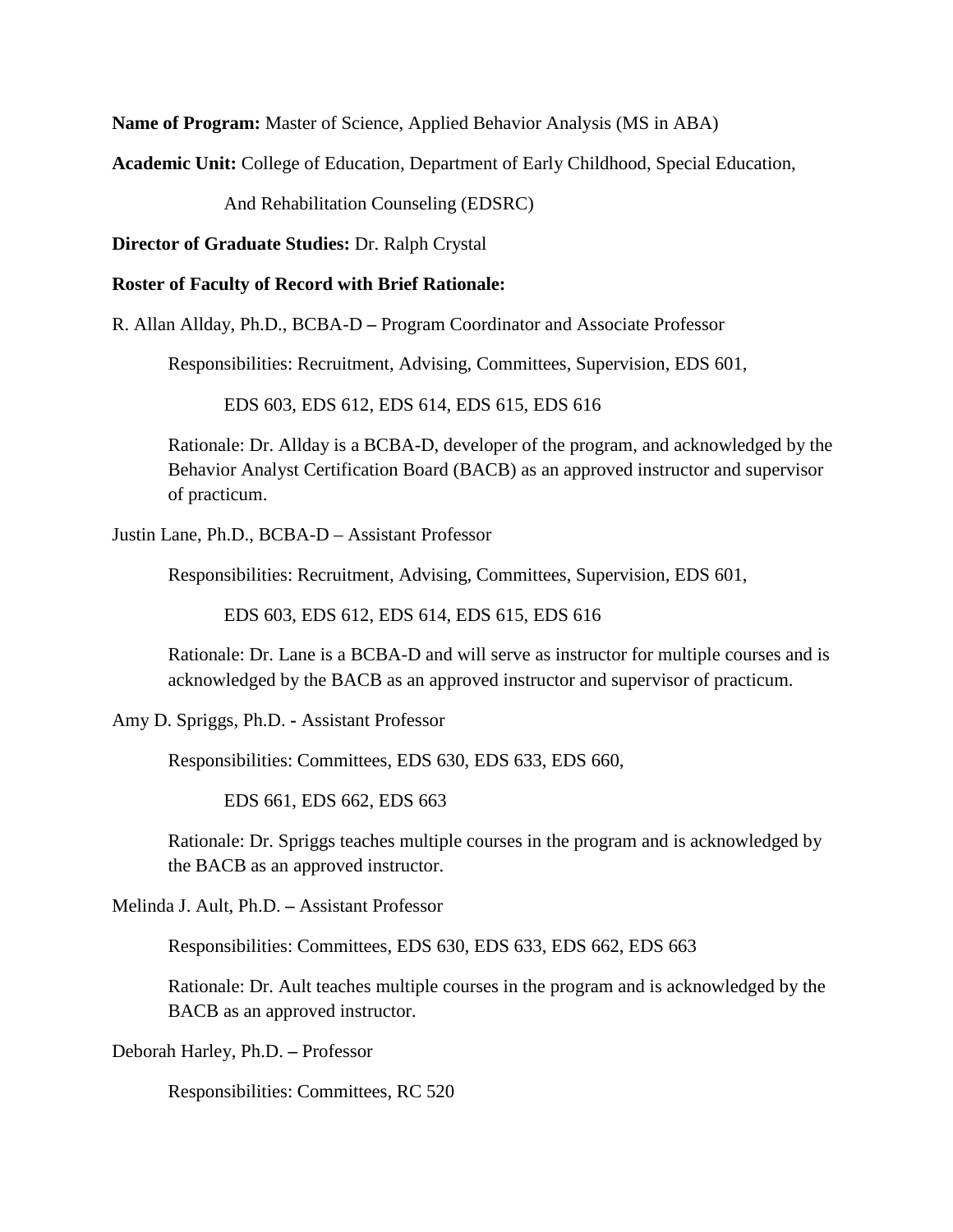Rationale: Dr. Harley may be teaching one course in the program and will assist students in any work with adults through vocational rehabilitation services within the community.

Jennifer Grisham-Brown, Ed.D. – Professor

Responsibilities: Committees, IEC 710

Rationale: Dr. Grisham-Brown may be teaching one course in the program and will assist students in any work with infants/toddlers through early childhood services within the community.

Jonathan Campbell, Ph.D. **–** Professor

Responsibilities: Committees, EDS 660, EDS 661

Rationale: Dr. Campbell may be teaching courses in the program and will assist students with any work with school psychologists within the community, as well as assist students with understanding norm-referenced assessments.

Other faculty may be added as new hires are made. Faculty added to the program will be made when interests and expertise coincide with the focus of the Applied Behavior Analysis program.

**Proposed new codes:** There will be no new codes needed because all courses are currently

being offered.

## **Admissions Criteria**

- 1. Applicants must hold a Bachelor's Degree in psychology, education, special education, social work, communication disorders, or a closely related filed.
- 2. Applicants must have a minimum of a 3.0 undergraduate grade point average or a minimum of 3.25 graduate grade point average.
- 3. Applicants must take the Graduate Record Examination (GRE) and submit scores to the Graduate School; the Institution Code for the GRE for UK Graduate School is R1837. There are no specific GRE subtests required.
- 4. Applicants must secure three (3) letters of recommendations with one related to academic performance (e.g., from professor, advisor) and two related to the applicants work with children and youth (e.g., from practicum supervisor, research supervisor).
- 5. Applicants must submit a writing sample of a scholarly paper (e.g., research paper, literature review completed in APA formatting).
- 6. Applicants must participate in an interview with program faculty.
- 7. Upon acceptance, applicants must satisfactorily pass a criminal background check (due to the nature of the work performed by behavior analysts).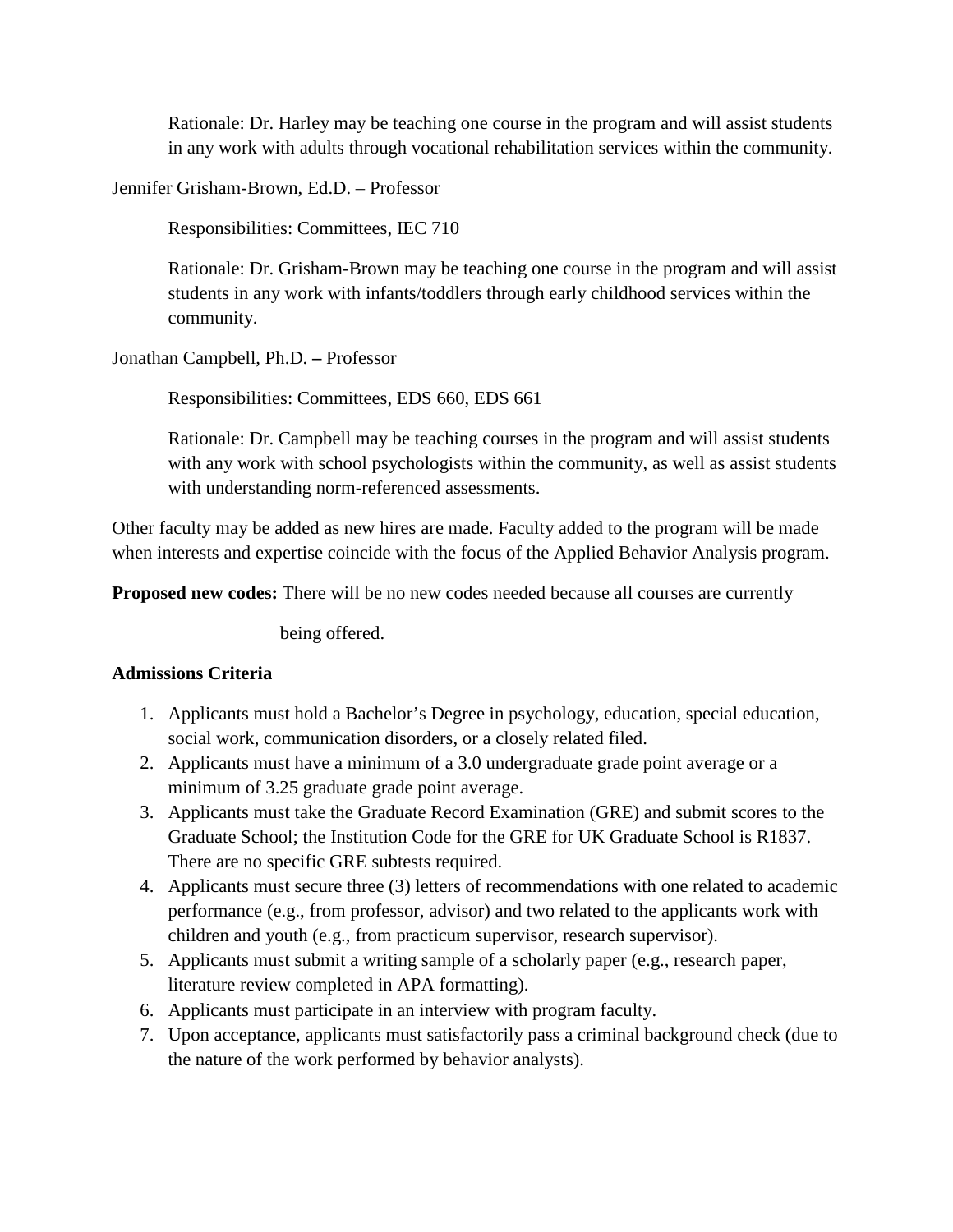## **Rationale for Degree**

The field of applied behavior analysis has grown exponentially nationwide over the past 10 years. As the numbers of individuals with challenging behaviors (e.g., Autism Spectrum Disorders; ASD) have increased, there has been a need for professionals uniquely trained to support them in educational, familial, and vocational settings. Behavior analysts provide assessment, intervention and evaluation of challenging behaviors through the use of behavioral principles that should result in a meaningful change in the individuals' social behavior(s).

The Behavior Analyst Certification Board (BACB) has acknowledged the Department of Early Childhood, Special Education, and Rehabilitation Counseling (EDSRC) as an approved university training site for the course sequence to sit for the Board Certified Behavior Analyst (BCBA) certification examination. All of the BCBA coursework is currently taught in the EDSRC department, as is each course in the new master's degree in applied behavior analysis. Perhaps the greatest rationale for the program is that it does not require any additional faculty for the program. All of the coursework is currently being taught in load by tenure-track faculty. The new program would simply combine specific courses together to form a specialized training in dealing with children, youth, and adults with challenging behaviors, academic needs, or other needs that affect their functioning in society and school.

Currently, the masters programs that offer some of the courses for the BCBA in the EDSRC require teacher certification to enter the program. This eliminates many students who are interested in becoming a BCBA. The reason for the new masters degree is to provide an opportunity for students not seeking teacher certification to be able to complete a graduate degree while fulfilling the requirements to sit for the BCBA examination. To date, there have been approximately 20 students turned away from UK because the current EDSRC programs require teacher certification. This program will allow for recruitment of students from a variety of undergraduate majors.

There is currently no master's degree in applied behavior analysis at any public university in Kentucky; however, a private institution (Spalding University) offers a similar degree. There are three (3) universities in Kentucky approved by the BACB (i.e., UK, University of Louisville, and Spalding University). Within the region, the following peer universities are permitted to offer BACB approved coursework: University of Cincinnati, Ohio State University, Vanderbilt University, Ball State University, West Virginia University, and University of Virginia. Of these, only University of Cincinnati and Ball State offers a master's degree in ABA.

The MS in ABA at UK will provide a depth of understanding in applied behavior analysis, managing challenging behaviors, ASD, working in schools, and working with parents and caregivers. Students from this program will be marketable in a variety of private and public entities. Currently, BCBAs are highly sought after by these entities. Each week several emails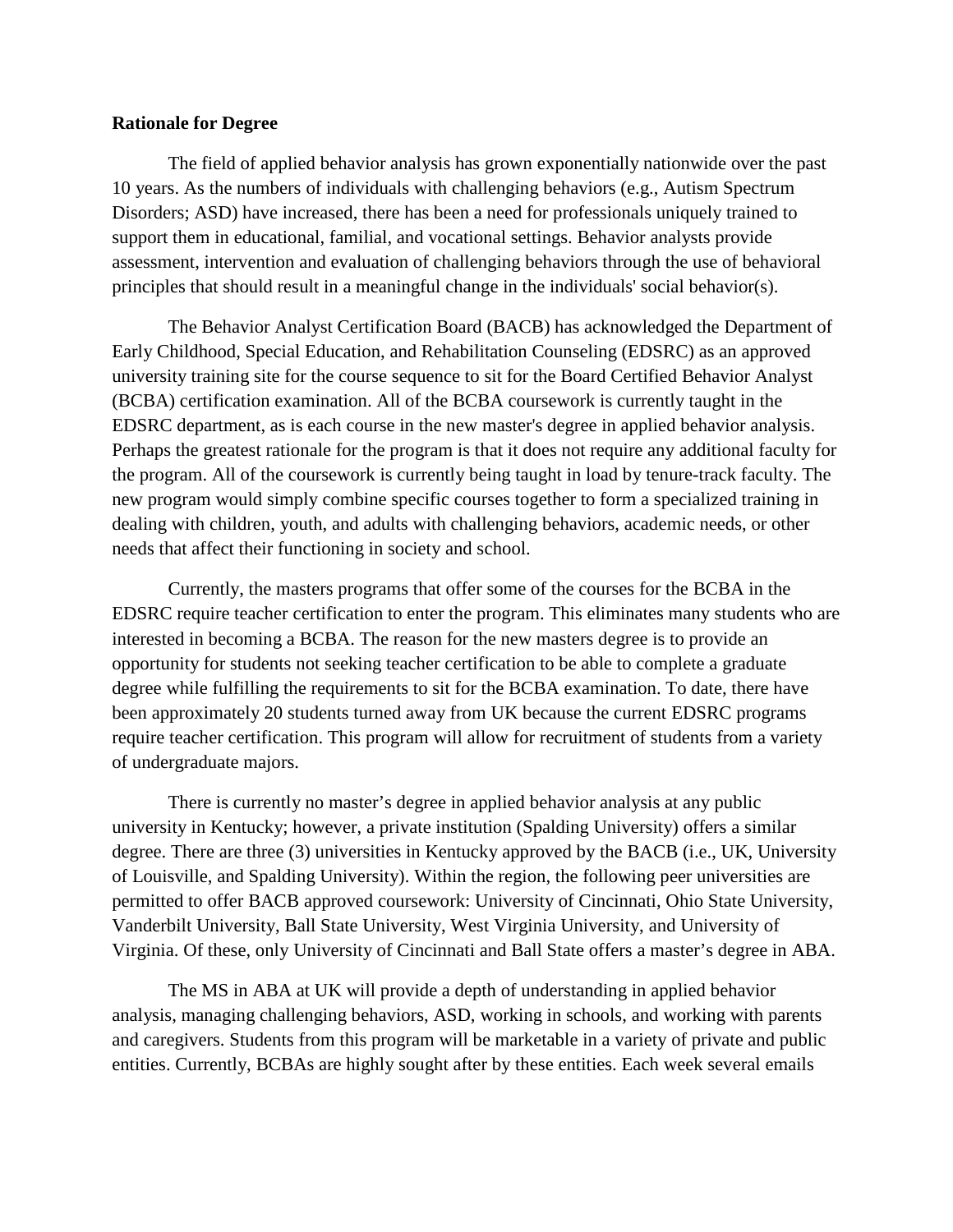from employers seeking BCBAs are sent by the BACB. In these emails, there are jobs listed across the U.S. and the world, so the employability of candidates of this program would be high.

|                | <b>Student Learning Outcomes</b>                                                                                                                                                      | <b>SLO</b> Assessments                                                                                                                                                                                                                                                                                                          |
|----------------|---------------------------------------------------------------------------------------------------------------------------------------------------------------------------------------|---------------------------------------------------------------------------------------------------------------------------------------------------------------------------------------------------------------------------------------------------------------------------------------------------------------------------------|
| 1              | Students will demonstrate behavioral<br>principles to improve academic and<br>behavioral skills of individuals with<br>challenging behaviors.                                         | Rubric assessment for Behavior Change<br>a.<br>Project<br>b. Practicum Supervision Evaluation Form<br>addressing BACB 4 <sup>th</sup> Edition Task List<br>Subsections D, E, and F<br>Successful completion of thesis<br>$\mathbf{c}$ .                                                                                         |
| $\overline{2}$ | Students will demonstrate assessment,<br>intervention, and evaluation techniques for<br>working with individuals with challenging<br>behaviors.                                       | Practicum Supervision Evaluation Form<br>a.<br>addressing BACB 4 <sup>th</sup> Edition Task List<br>Subsections A, D, E, G, H, I<br>b. Practicum evaluations from client<br>representatives (i.e., school or parent)                                                                                                            |
| 3              | Students will demonstrate ethical principles<br>for behavior analysts in providing behavior<br>services.                                                                              | Passing score (>90% correct) on exam<br>a.<br>covering BACB Guidelines for<br>Responsible Conduct for Behavior<br>Analysts<br>b. Practicum evaluations from client<br>representatives (i.e., school or parent)<br>Successful completion of thesis (i.e.,<br>$c_{\cdot}$<br>IRB compliance)                                      |
| $\overline{4}$ | Students will demonstrate behavioral<br>consultation techniques for working with<br>teachers, parents, and caregivers of<br>individuals with behavioral challenges.                   | <b>Rubric assessment for Functional</b><br>a <sub>z</sub><br><b>Behavioral Assessment Project</b><br>b. Practicum Supervision Evaluation Form<br>addressing BACB 4 <sup>th</sup> Edition Task List<br>Subsections A, D, G, J<br>Practicum evaluations from client<br>$\mathbf{c}$ .<br>representatives (i.e., school or parent) |
| 5              | Students will demonstrate research<br>methodologies that can result in behavior<br>change.                                                                                            | Successful completion of thesis<br>a.<br>Completion and submission for<br>b.<br>publication of one (1) single subject<br>research project                                                                                                                                                                                       |
| 6              | Students will demonstrate effective written<br>and oral communication to relay behavior<br>analytic information to teachers, parents,<br>caregivers, and individuals with challenging | <b>Rubric Assessment of Behavior</b><br>a.<br>Intervention Plan project.<br>Practicum Supervision Evaluation Form<br>b.<br>addressing BACB 4 <sup>th</sup> Edition Task List                                                                                                                                                    |

# **Student Learning Outcomes (SLO) and Assessments:**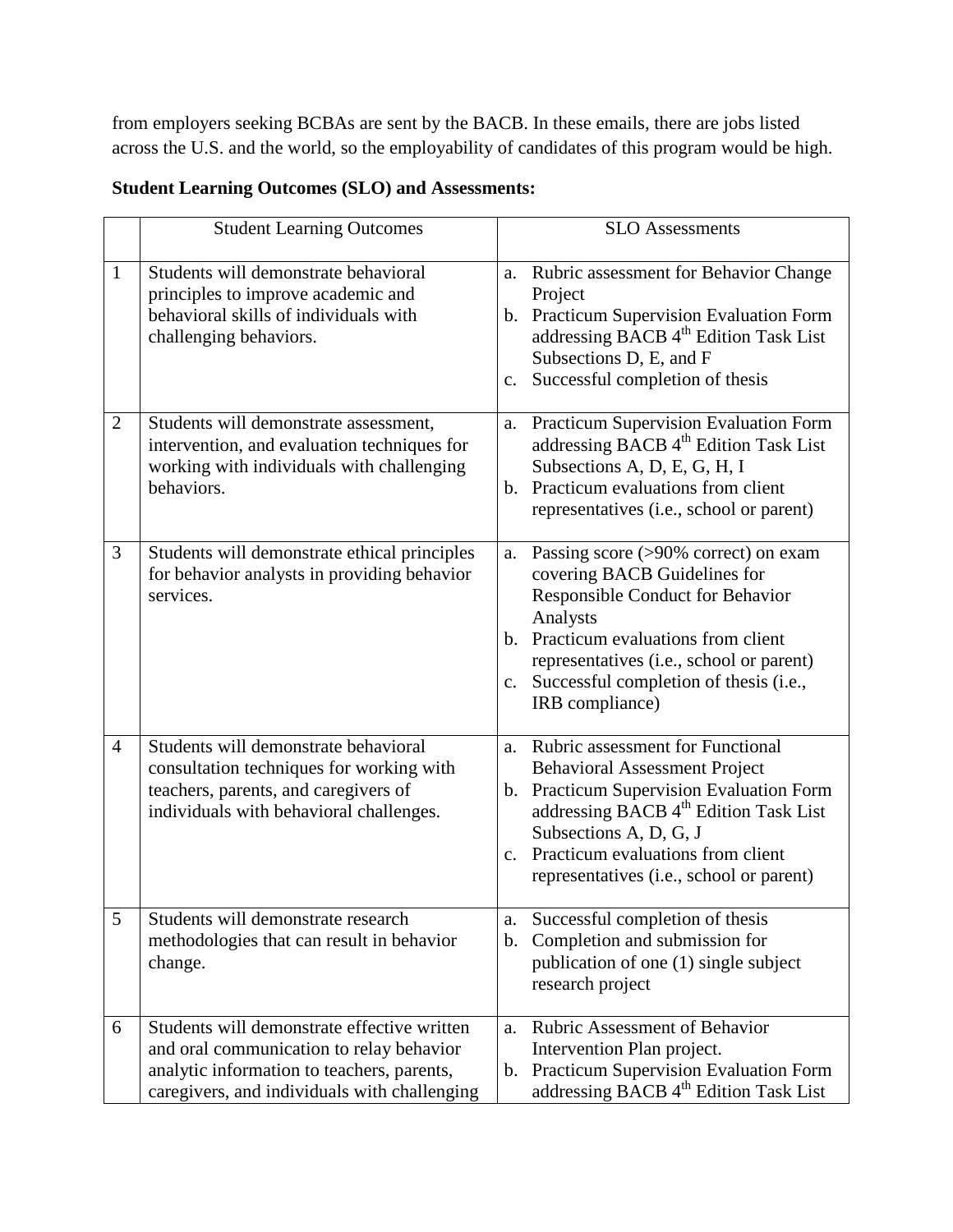| behaviors. | Subsections C, K                   |
|------------|------------------------------------|
|            | c. Successful completion of thesis |
|            |                                    |

Other Program Assessments:

This program will be directly and indirectly assessed through a variety of methods. Direct Assessments will include (a) Application and acceptance rates to show demand and access; (b) Number of students successfully completing coursework and thesis to show completion rates; (c) Course evaluations to show effectiveness of coursework; and (d) Practicum evaluations to show effectiveness of students in employing behavior analytic skills in applied settings.

Indirect Assessments will include (a) Passing rates of BCBA examination to show effectiveness of program at meeting certification requirements; (b) Program surveys for completers to show strengths and weaknesses of program curriculum and processes; and (c) Advisory committee of practitioners to ensure program is meeting practical guidelines of daily practice in behavior analysis.